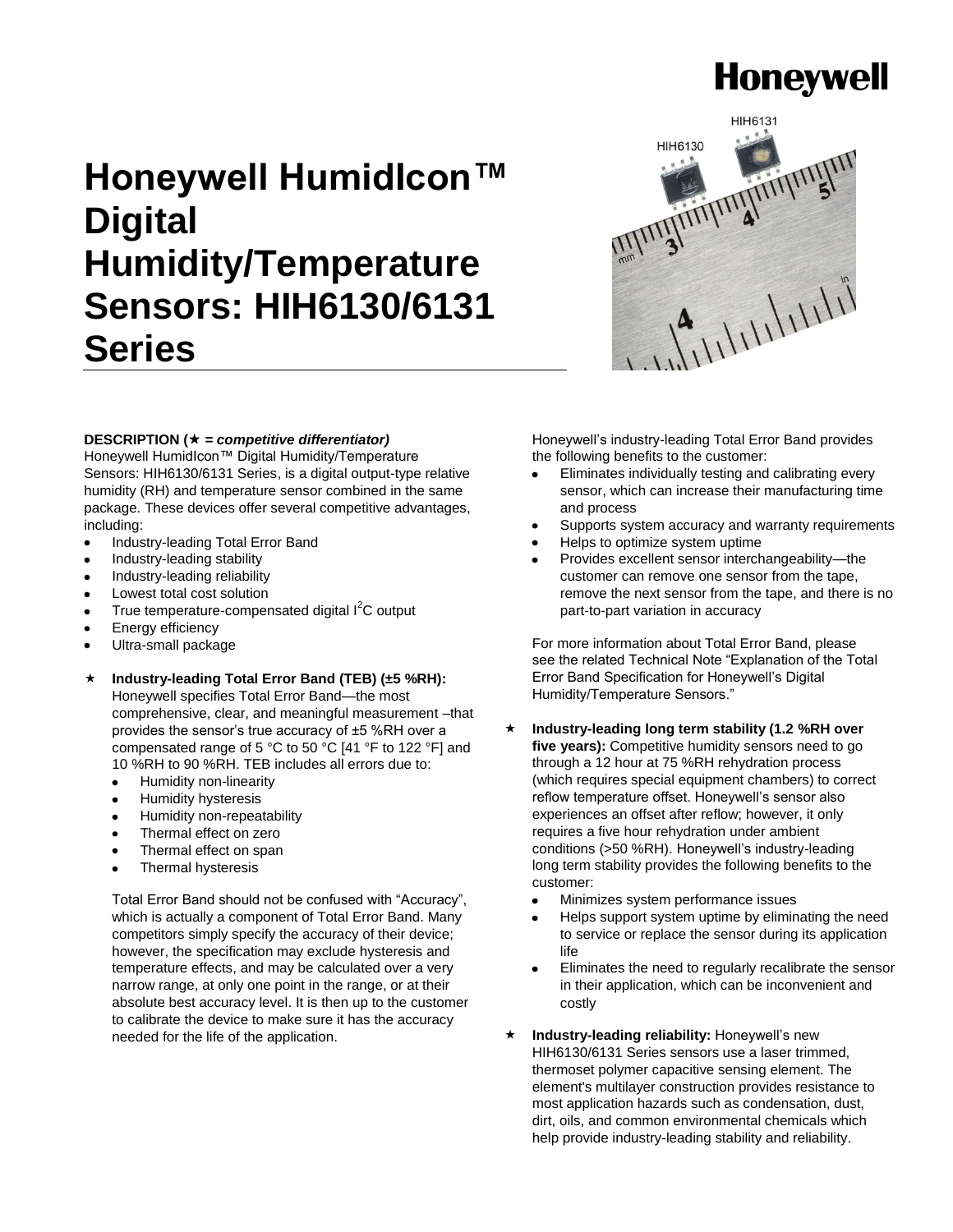### Honeywell HumidIcon™ Digital Humidity/Temperature Sensors

- **Lowest total cost solution:** Offers customers the lowest total cost solution due to the sensor's industryleading Total Error Band and its being a combined humidity/temperature sensor.
- **True, temperature-compensated digital I<sup>2</sup>C output:** Typically allows the customer to remove the components associated with signal conditioning from the PCB to free up space and reduce costs associated with those components (e.g., acquisition, inventory, assembly). Often eliminates problems that could occur from having multiple signal conditioning components across the PCB. Simplifies integration to the microprocessor, eliminating the need for customerimplemented, complex signal conditioning.
- **Energy efficient**
	- **Low supply voltage:** Can operate down to 2.3 Vdc, which allows use in low energy and wirelesscompatible applications to enhance energy savings and prolong system battery life.
	- **Low power consumption:** The sensor goes into sleep mode when not taking a measurement within the application, consuming only 1 µA of power versus 650 µA in full operation in a battery operated system. Sleep mode helps maximize battery life, reduces power supply size, and reduces the application's overall weight.
- **Ultra-small package:** SOIC-8 SMD (Surface Mount Device) package is ultra small, including the condensation-resistant model with hydrophobic filter onboard (HIH6131). Allows for flexibility of use within the application, occupies less space on the PCB, and typically simplifies placement on crowded PCBs or in small devices.
- **Combined humidity and temperature sensor:** The humidity and temperature sensors are co-located in the same package. This allows the RH measurement to be temperature compensated and provides a second, standalone temperature sensor output. This allows the user to purchase one sensor instead of two.
- **Tape and reel packaging:** Cost-effective tape-and-reel  $\bullet$ packaging allows for use in high volume, automated pickand-place manufacturing, eliminating lead misalignment to the PCB and helping the customer to reduce manufacturing costs.
- **High resolution:** High 14-bit humidity sensor resolution and 14-bit temperature sensor resolution within the application help the user's system detect the smallest relative humidity or temperature change.

#### **FEATURES AND BENEFITS**

- **Wide operating temperature range** of -25 °C to 85 °C [-13 °F to 185 °F] allows for use in many applications
- **Optional one or two %RH level alarm outputs** provide  $\bullet$ the user the ability to monitor whether the RH level has exceeded or fallen below pre-determined and critical levels within the application
- **Multi-function ASIC** provides flexibility within the  $\bullet$ application by lowering or eliminating the risk and cost of OEM calibration
- **Industry-standard package** provides easy design-in
- **RoHS and WEEE compliant; halogen-free**
- **Two configurations** increase flexibility of use: HIH6130: no filter, non-condensing; HIH6131: hydrophobic filter and condensation-resistant allow use in many condensing environments

#### **POTENTIAL APPLICATIONS**

- **HVAC/R:** May be used to provide precision RH and temperature measurement in air conditioning/air movement systems, enthalpy sensing, thermostats, humidifiers/de-humidifiers, and humidistats to maintain occupant comfort and ideal storage humidity/temperature while achieving low energy consumption, supporting system accuracy and warranty requirements, maximizing system uptime, and improving overall system quality.
- **Respiratory therapy:** May be used to provide precision  $\bullet$ RH and temperature measurement in sleep apnea machines and ventilators, enhancing patient comfort, safety and treatment effectiveness with warm and humidified air.
- **Incubators/microenvironments:** May be used to provide  $\bullet$ optimal temperature and RH levels to support critical processes and experiments, enhancing process efficiency with desired climate conditions.
- $\bullet$ **Air compressors:** May be used to provide precision RH measurement in compressed air lines, allowing the system to remove any condensation; dry compressed air is critical for customer process control measurement.
- **Weather stations:** May be used to provide precision RH  $\bullet$ and temperature measurement in ground-based and airborn weather stations, allowing real time and highly accurate monitoring and reporting of actual weather conditions.
- $\bullet$ **Telecom cabinets:** May be used to provide precision RH and temperature measurement in the telecom cabinet HVAC system; maintaining proper temperature and humidity levels in the cabinet provides maximum system uptime and performance.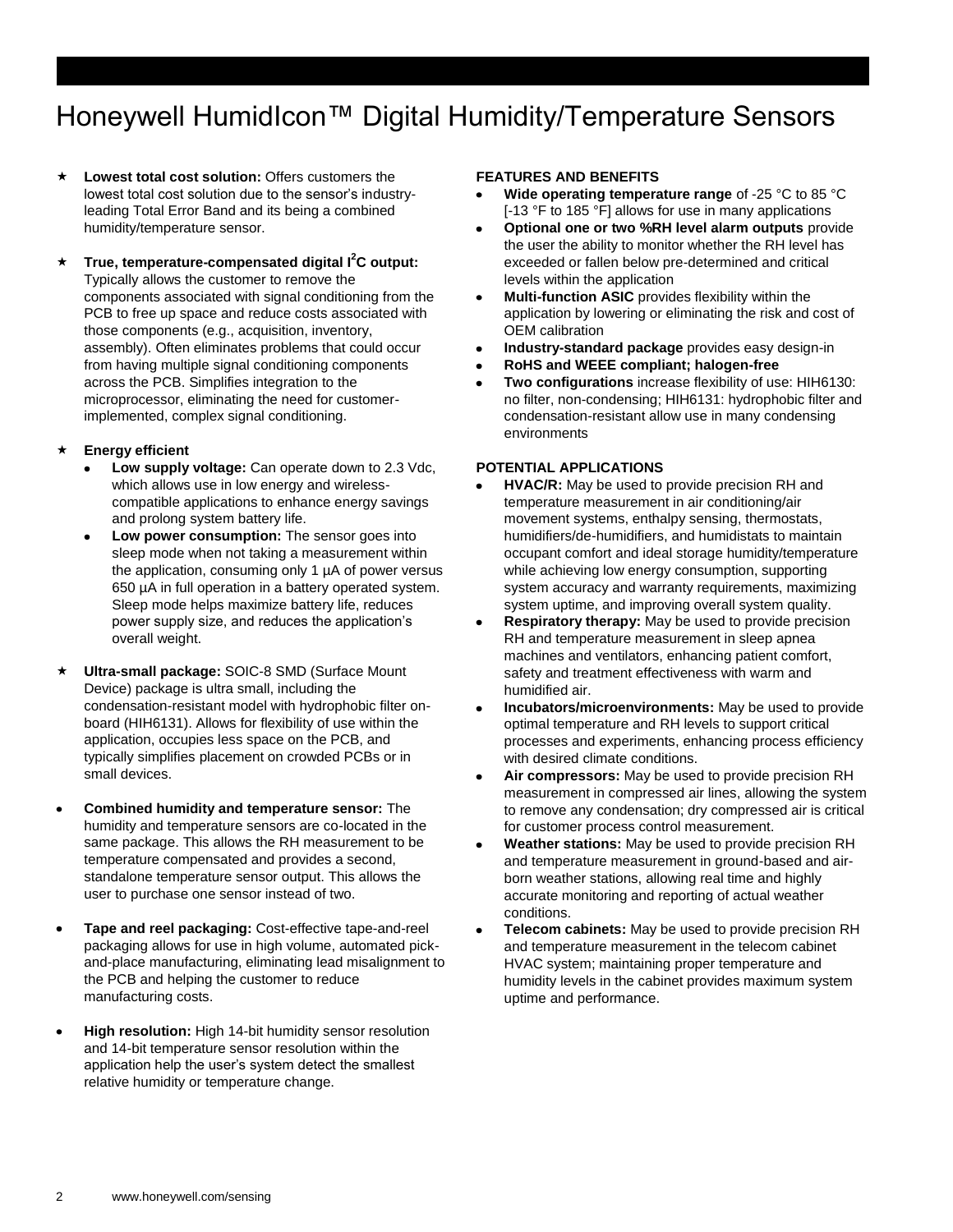### HIH6130/6131 Series

#### **Table 1. Environmental Specifications**

| <b>Characteristic</b>       | <b>Condition</b>                                                 | Min.            | Typ. | Max.      | Unit                         |
|-----------------------------|------------------------------------------------------------------|-----------------|------|-----------|------------------------------|
| Operating temperature range |                                                                  | $-25$ [ $-13$ ] |      | 85[185]   | $^{\circ}$ C I $^{\circ}$ F1 |
| Storage temperature range   |                                                                  | $-40$ [ $-40$ ] |      | 85[185]   | $^{\circ}$ C [ $^{\circ}$ F] |
| Storage humidity            |                                                                  | 30              |      | 50        | %RH                          |
| Soldering:                  |                                                                  |                 |      |           |                              |
| automated                   | IPC/EIA/JEDEC J-STD-020D                                         |                 |      | 260 [500] | $^{\circ}$ C [ $^{\circ}$ F] |
| manual                      | apply heat for 4 s max. for manual soldering                     |                 |      | 350 [662] |                              |
| ESD.                        | MIL-STD 883H, Method 3015.7                                      |                 |      | ±4        | kV                           |
| Latch-up immunity           |                                                                  |                 |      | ±100      | mA                           |
| Shock                       | MIL-STD 202G, Method 213D, Test Condition C,                     |                 |      |           |                              |
|                             | half-sine, 6 ms $\pm 3$ perpendicular axis, 3 shock              |                 |      | 100       | g                            |
|                             | pulses per axis                                                  |                 |      |           |                              |
| Vibration                   | MIL-STD 202G, Method 204D, Test Condition D,                     |                 |      | 20        |                              |
|                             | 10 Hz to 2000 Hz                                                 |                 |      |           | g                            |
| Light sensitivity           | exposed to 50 lumens yellow light; exhibited no change in output |                 |      |           |                              |

#### **Table 2. Humidity Performance Specifications**

| <b>Characteristic</b>                   | <b>Condition</b>                                           | Min.  | Typ.  | Max.     | <b>Unit</b>                  |
|-----------------------------------------|------------------------------------------------------------|-------|-------|----------|------------------------------|
| Supply voltage variation                | 2.3 Vdc to 5.5 Vdc                                         |       | 0.1   | 0.5      | %RH                          |
| Compensated humidity range <sup>1</sup> |                                                            | 10    |       | 90       | %RH                          |
| Compensated temp. range <sup>1</sup>    |                                                            | 5[41] |       | 50 [122] | $^{\circ}$ C [ $^{\circ}$ F] |
| Resolution                              | 14 bit ADC resolution                                      |       |       | 0.04     | %RH                          |
| Accuracy <sup>2</sup>                   |                                                            |       |       | ±4       | %RH                          |
| Total error band <sup>3</sup>           |                                                            |       |       | ±5       | %RH                          |
| Response time                           | airflow minimum 20 l/min                                   |       | 6     | 8        | s                            |
| Operating range                         | non-condensing                                             |       |       | 100      | %RH                          |
| Long term stability                     | 50 %RH for 5 years                                         |       | ±0.05 | ±1.2     | %RH                          |
| Impact of soldering                     | IPC/EIA/JEDEC J-STD-020D, peak temp. of<br>260 °C [500 °F] |       |       | ±2.5     | %RH                          |

#### **Notes:**

|  | 1. |  | Conversion formulas: |
|--|----|--|----------------------|
|--|----|--|----------------------|

| 14 bit ADC output for humidity to %RH:                                                                                     | 14 bit ADC output for temperature to %RH:                                                     |
|----------------------------------------------------------------------------------------------------------------------------|-----------------------------------------------------------------------------------------------|
| $^1$ Humidity%RH) = $\frac{\text{Humidity}\_14\_\text{bit}\_\text{ADC}\_\text{output}}{$<br>$- \times 100$<br>$2^{14} - 1$ | Temperature(°C) = $\frac{\text{Temperature}}{214}$ bit _ADC_output × 165 - 40<br>$2^{14} - 1$ |

2. Accuracy is specified at the typical supply voltage of 3.3 Vdc and at 25 °C [77 °F]. It is the maximum deviation from the ideal transfer function of relative humidity measured over the humidity range of 10 %RH to 90 %RH and includes all errors due to humidity non-linearity, humidity hysteresis and humidity non-repeatability.

3. Total error band is the maximum deviation from the ideal transfer function of relative humidity over the compensated range of 5 °C [41 °F] to 50 °C [122 °F]. It includes all errors due to humidity non-linearity, humidity hysteresis, humidity non-repeatability, thermal effect on zero, thermal effect on span and thermal hysteresis.

| <b>Characteristic</b>        | <b>Condition</b>                                           | Min.   | Typ. | Max.       | <b>Unit</b>  |
|------------------------------|------------------------------------------------------------|--------|------|------------|--------------|
| Supply voltage variation     | 2.3 Vdc to 5.5 Vdc                                         |        | 0.5  | 1.0        | °C           |
| Compensated temp. range      |                                                            | 5 [41] |      | 50 [122]   | °C I°F1      |
| Resolution                   | 14 bit ADC resolution                                      |        |      | 0.025      | °C           |
| Accuracy (BFSL) <sup>1</sup> |                                                            |        |      | ±1.0       | °C           |
| Response time                | 1/e slow moving air                                        |        |      | 30         |              |
| Long term stability          | 25 °C for 5 years                                          |        |      | $\pm 0.05$ | °C/yr        |
| Impact of soldering          | IPC/EIA/JEDEC J-STD-020D, peak temp.<br>of 260 °C [500 °F] |        |      | $\pm 0.1$  | $^{\circ}$ C |

#### **Table 3. Temperature Performance Specifications**

#### **Note:**

1. Accuracy is specified over the compensated temperature range.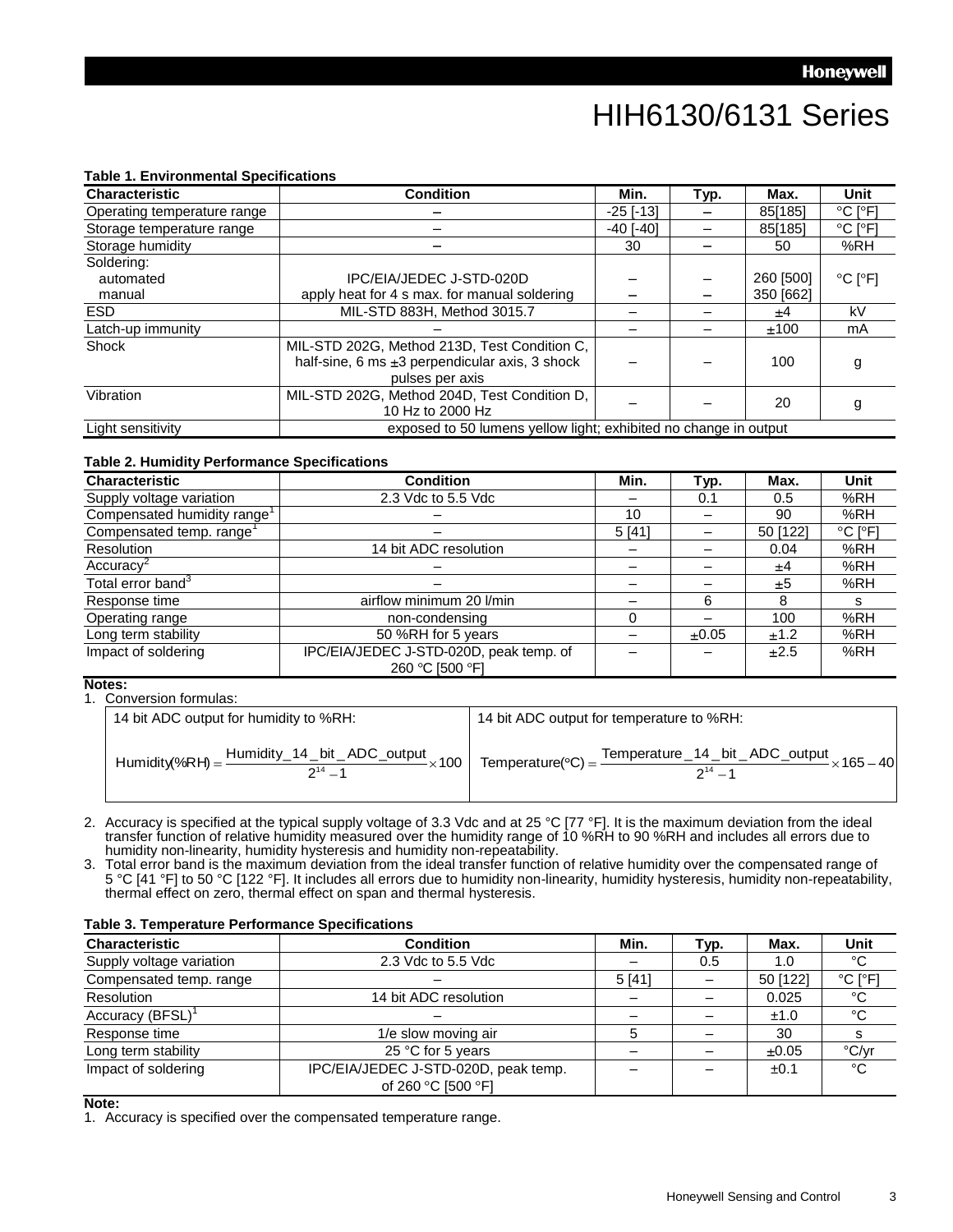## Honeywell HumidIcon<sup>™</sup> Digital Humidity/Temperature Sensors

#### **Table 4. Current Consumption**

| <b>Characteristic</b> | Vdd | Abbr.         | Condition                                     | Typ. | Max. | Unit |
|-----------------------|-----|---------------|-----------------------------------------------|------|------|------|
| Sleep current         | ິ.  | <b>ISLEEP</b> |                                               | v.c  |      | μP   |
| Supply<br>current     | ◡.◡ | IDD           | bit f<br>14<br>update.<br>tastest<br>no sleep | .65  |      | mA   |

#### **Table 5. Input and Output Characteristics**

| <b>Characteristic</b>     | Abbr.           | <b>Condition</b>                   | Min. | Typ. | Max. | Unit                  |
|---------------------------|-----------------|------------------------------------|------|------|------|-----------------------|
| Supply voltage            | V <sub>DD</sub> | $\overline{\phantom{0}}$           | 2.3  | 3.3  | 5.5  | Vdc                   |
| Low level output voltage  | Vol             | $I_{OL}$ = 2.8 mA min.             |      | -    | 20%  | V <sub>DD</sub>       |
| High level output voltage | Vон             | $I$ <sub>OH</sub> = $-2.8$ mA min. | 80%  |      |      | V <sub>DD</sub>       |
| Low level input voltage   | Vil             | -                                  |      |      | 20%  | <b>V<sub>DD</sub></b> |
| High level input voltage  | Vıн             | -                                  | 80%  |      |      | <b>V<sub>DD</sub></b> |
| $I2C$ pull-up resistor    | $R_{P}$         | -                                  |      | 2.2  |      | kOhm                  |

#### **Table 6. Measurement Timing**

| <b>Characteristic</b>           | Abbr.                                                                                 | <b>Condition</b>                         | Min. | Typ. | Max. | Unit |
|---------------------------------|---------------------------------------------------------------------------------------|------------------------------------------|------|------|------|------|
| Start-up time (Power-On to data | Tsta                                                                                  | 14 bit TH and 14 bit humidity resolution |      | 50   | 60   | ms   |
| ready)                          |                                                                                       |                                          |      |      |      |      |
| Update rate                     | application dependent: measurements are taken only when the application requests them |                                          |      |      |      |      |

#### **Figure 1. I<sup>2</sup>C Timing**



| <b>Characteristic</b>                           | Abbr.             | Min. | Typ. | Max. | <b>Unit</b> |
|-------------------------------------------------|-------------------|------|------|------|-------------|
| <b>SCL</b> clock frequency                      | Fscl              | 100  |      | 400  | kHz         |
| Start condition hold time relative to SCL edge  | <b>t</b> HDSTA    | 0.1  |      |      | μs          |
| Minimum SCL clock low width                     | t <sub>L</sub> ow | 0.6  |      |      | μs          |
| Minimum SCL clock high width                    | thigh             | 0.6  |      |      | μs          |
| Start condition setup time relative to SCL edge | tsusta            | 0.1  |      |      | μs          |
| Data hold time on SDA relative to SCL edge      | <b>t</b> HDDAT    | 0    |      |      | μs          |
| Data setup time on SDA relative to SCL edge     | <b>t</b> sudat    | 0.1  |      |      | μs          |
| Stop condition setup time on SCL                | tsusto            | 0.1  |      |      | μs          |
| Bus free time between stop and start condition  | tbus              |      |      |      | μs          |

**Note:** Combined low and high widths must equal or exceed minimum SCL period.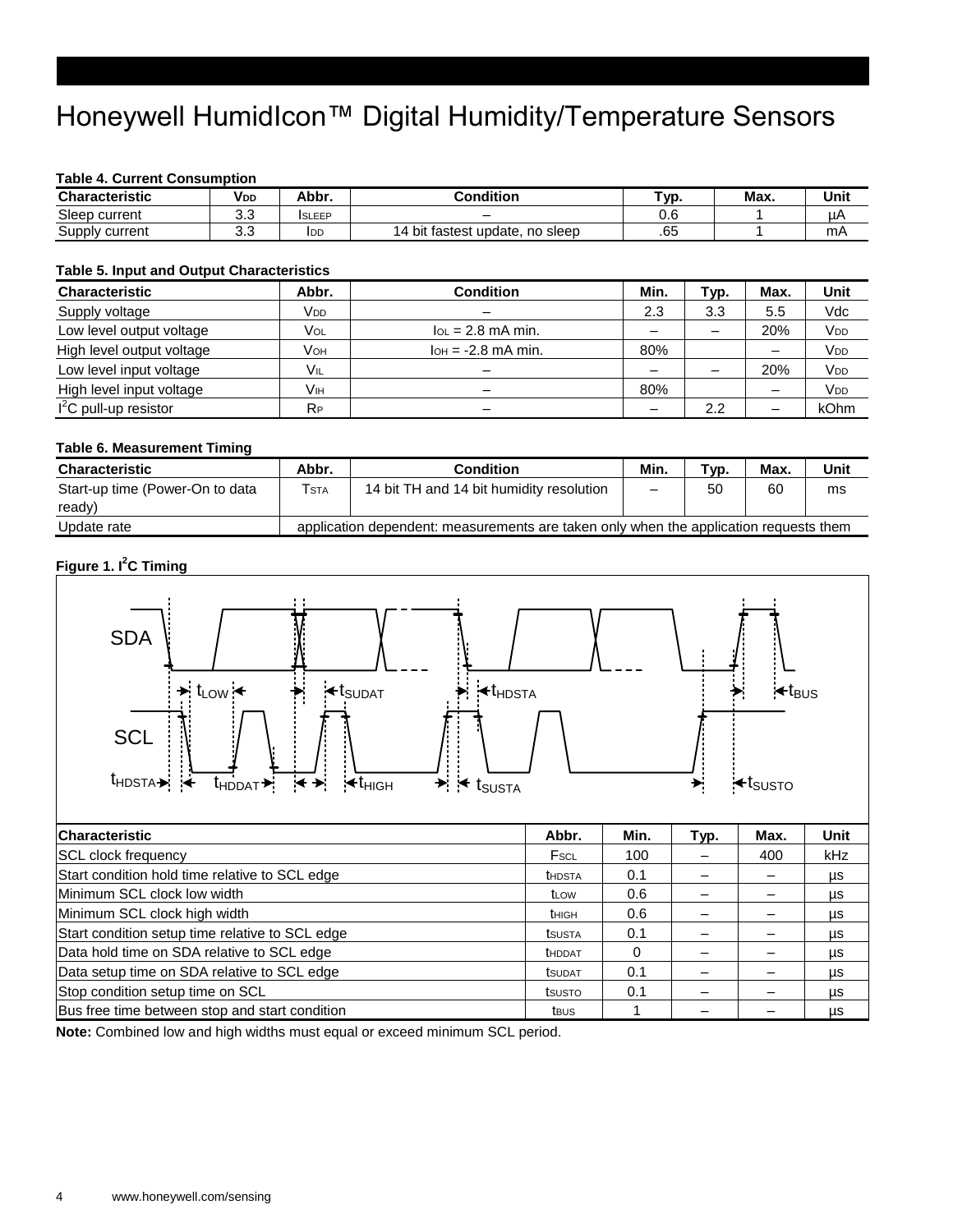### HIH6130/6131 Series

**Figure 3. PCB Landing Pattern (For reference** 

#### **only. mm/[in])** 1,905<br>[0.075] 4.90 ۔ 8X 0,61<br>[0.024]  $[0.193]$  $0, 15$  $[0.006]$ 8X 2,03 [0.08]  $3,90$  $6.0$  $[0.153]$  $[0.236]$ 4X 4,9<br><sup>--</sup>[0.193] Π  $\Box$  $\Box$  $\frac{0,203}{[0.0080]}$  $\frac{1,27}{[0.050]}$  $0,41$ 2,055 6X 1,27  $[0.081]$  $[0.016]$ [0.05] **Pin ASIC Pad Description** 1 VCORE connect via 0.1 µF to ground 2 Vss vss and the supply ground  $I<sup>2</sup>C$  clock 3 SCL SCL I  $I<sup>2</sup>C$  data 4 SDA I  $5^1$ AL\_H alarm output high  $6^1$ AL\_L alarm output low 7 NC NC NO RESERVE NOTE NOW NOTE 2 NOTE 2 NOTE 2 NOTE 2 NOTE 2 NOTE 2 NOTE 2 NOTE 2 NOTE 2 NOTE 2 NOTE 2 NOTE 2 NOTE 2 NOTE 2 NOTE 2 NOTE 2 NOTE 2 NOTE 2 NOTE 2 NOTE 2 NOTE 2 NOTE 2 NOTE 2 NOTE 2 NOTE 2 NOTE 2 NOTE 2 NOTE 8 V<sub>DD</sub> voltage, connect via 0.22 µF to ground

#### **Figure 2. Mounting Dimensions and Pinout (For reference only. mm/[in])**

#### **Note:**

1. Do not connect Pin(s) 5 and/or 6 if the built-in alarm feature is not desired.

#### **Figure 4. Typical Application Circuit**

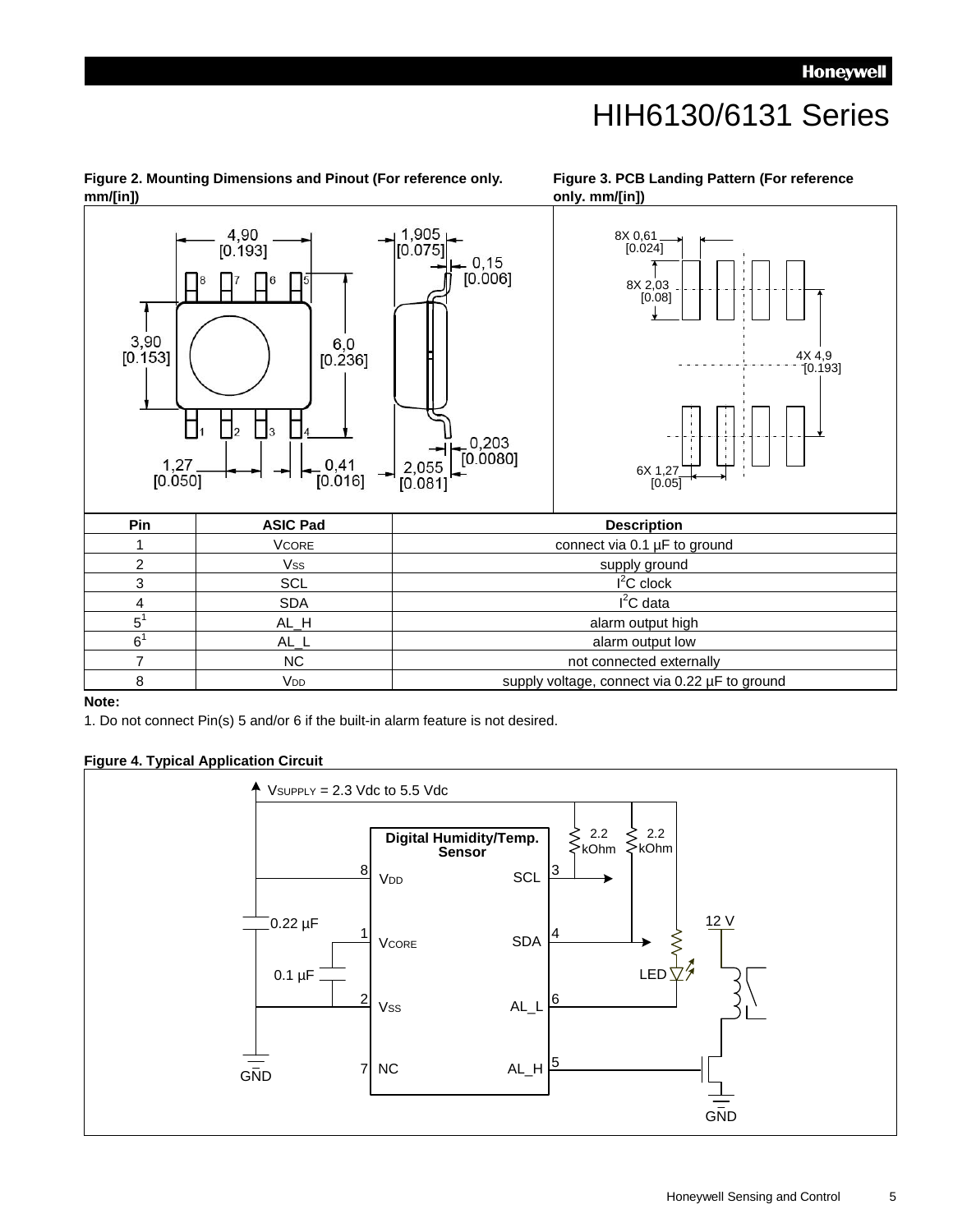### Honeywell HumidIcon<sup>™</sup> Digital Humidity/Temperature Sensors



**Table 7. HIH6130/6131 Series Maximal Accuracy<sup>1</sup> (Performance is specified between 10 %RH and 90 %RH.)**

**Note:** 

1. Maximal accuracy is the mean value between rising and falling RH points.



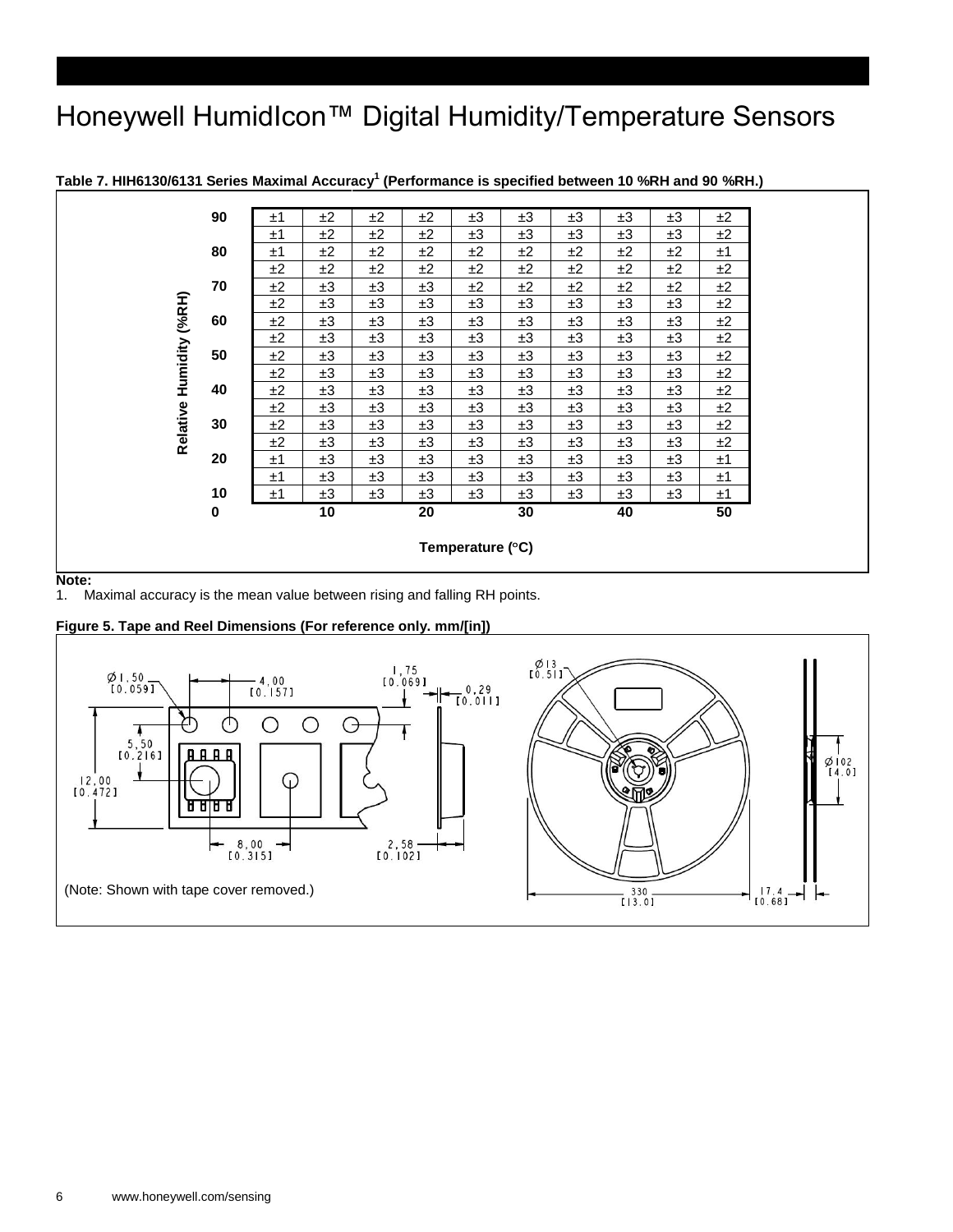## HIH6130/6131 Series



#### **Order Guide**

| <b>Catalog Listing</b> | <b>Description</b>                                                                                          |
|------------------------|-------------------------------------------------------------------------------------------------------------|
| HIH6130-021-001        | Honeywell Humidlcon™ Digital Humidity/Temperature Sensors: HIH6130/6131 Series, I <sup>2</sup> C, ±5 %RH    |
|                        | total error band, SOIC-8 SMD, no filter, non-condensing, 1000 units on tape and reel                        |
| HIH6130-021-001S       | Honeywell Humidlcon <sup>™</sup> Digital Humidity/Temperature Sensors: HIH6130/6131 Series, $I^2C$ , ±5 %RH |
|                        | total error band, SOIC-8 SMD, no filter, non-condensing, five units on tape (sample)                        |
| HIH6131-021-001        | Honeywell Humidlcon <sup>™</sup> Digital Humidity/Temperature Sensors: HIH6130/6131 Series, $I^2C$ , ±5 %RH |
|                        | total error band, SOIC-8 SMD, hydrophobic filter, condensation-resistant, 1000 units on tape and reel       |
| HIH6131-021-001S       | Honeywell Humidlcon™ Digital Humidity/Temperature Sensors: HIH6130/6131 Series, I <sup>2</sup> C, ±5 %RH    |
|                        | total error band, SOIC-8 SMD, hydrophobic filter, condensation-resistant, five units on tape (sample)       |

#### **SENSOR REHYDRATION**

### **NOTICE**

#### **SENSOR REHYDRATION**

- Exposure to elevated temperatures, such as those experienced during solder reflow, may dry out the sensing element. It is recommended that the sensor be allowed time to rehydrate after soldering or other high temperature/dry exposures.
- Exposure to these conditions will not permanently damage the sensor. It will generally return to its factorycalibrated value after rehydration.
- If rehydration is not performed, the sensor may read a slight offset that slowly disappears over time as the sensor becomes exposed to ambient conditions. Conversely, extended exposure to condensing and high humidity environments (>90 %RH) may cause a revisable shift in readings which will generally return to normal after the sensor has been allowed to dry off.

To rehydrate the sensor, expose it to room temperature under ambient conditions (>50 %RH) for a minimum of five hours.

#### **ADDITIONAL INFORMATION**

The following associated literature is available on the [Web](http://sensing.honeywell.com/index.cfm?ci_id=140264&defId=145575)**:**

- Product installation instructions
- Product application note
- Application sheets:
	- Humidity Sensor Performance Characteristics
	- Humidity Sensor Theory and Behavior
	- Humidity Sensor Moisture and Psychrometrics
	- Humidity Sensor Chemical Resistivity
	- Thermoset Polymer-based Capacitive Sensors
- Technical Notes:
	- $-$  I<sup>2</sup>C Communication with the Honeywell HumidIcon™ Digital Humidity/Temperature Sensors
	- Using Alarms on the Honeywell HumidIcon™ Digital Humidity/Temperature Sensors
	- Entering and Using Command Mode on the Honeywell HumidIcon™ Digital Humidity/Temperature Sensors
	- Total Error Band Specification for Honeywell Digital Humidity/Temperature Sensors